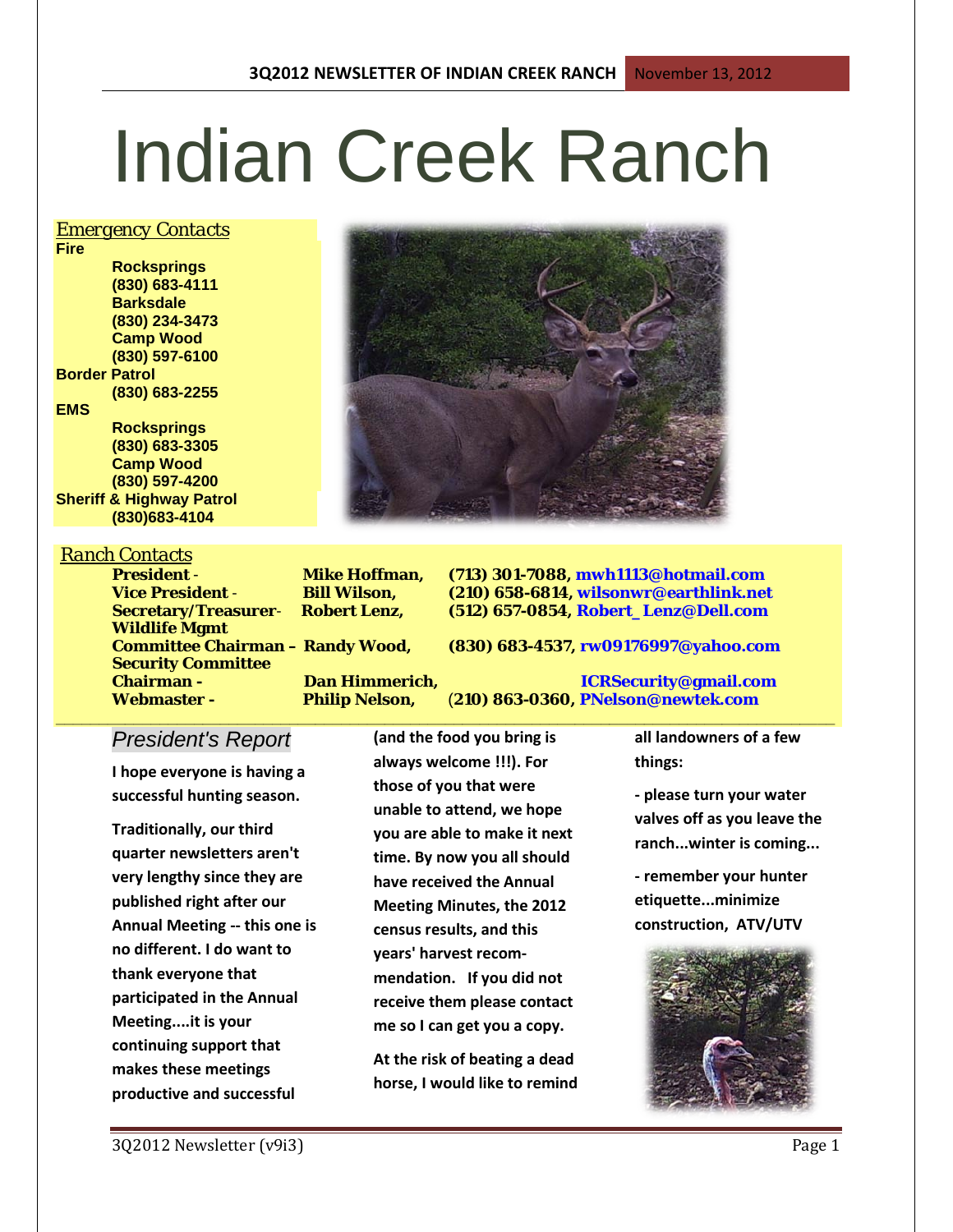**traffic on the roads during hunting hours, and don't road hunt (at all!!)**

**- make every attempt to follow our harvest recommendations**

**- record your harvest as you leave the ranch**



**- do not give out the landowners lock combination to contractors...that's what the contractor lock is for.**

## *Vice President's Report*

**Hello, fellow landowners! This will be an abbreviated section this quarter since we just published the minutes from our annual meeting. Basically there are two things I want to cover:**

**(1). I will work to post several signs around the ranch reminding folks to turn their water off when they leave.**

**Finally, there have been private locks showing up recently on the main entry gates. As a reminder, the association members have agreed that a contractor lock system is what we will use. Besides the fact that it negatively affects our ranch security, it is impractical to allow individual landowners to put their own locks at the main gates. Therefore, any individual locks found at the main gates will immediately be removed and a vandalism report will be filed with the Sheriff's Department (the gates are located on private property).**

**Happy Holidays to all ! Mike**



**(2). Don't forget to begin wrapping the pipe connections on your property. It won't be long until freezing temperatures will be with us again. Keep yourself from having to repair busted connections by protecting them now! We have had more than our share of private system water leaks this year, so let's take a few preventative steps so we don't make the problem worse.**

*\_\_\_\_\_\_\_\_\_\_\_\_\_\_\_\_\_\_\_\_\_\_\_\_\_\_\_\_\_\_\_\_\_\_\_\_\_\_\_\_\_\_\_\_\_\_\_\_\_\_\_\_\_\_\_\_\_\_\_\_* **Have a good hunting season and we'll see you at the ranch!**

**Bill**

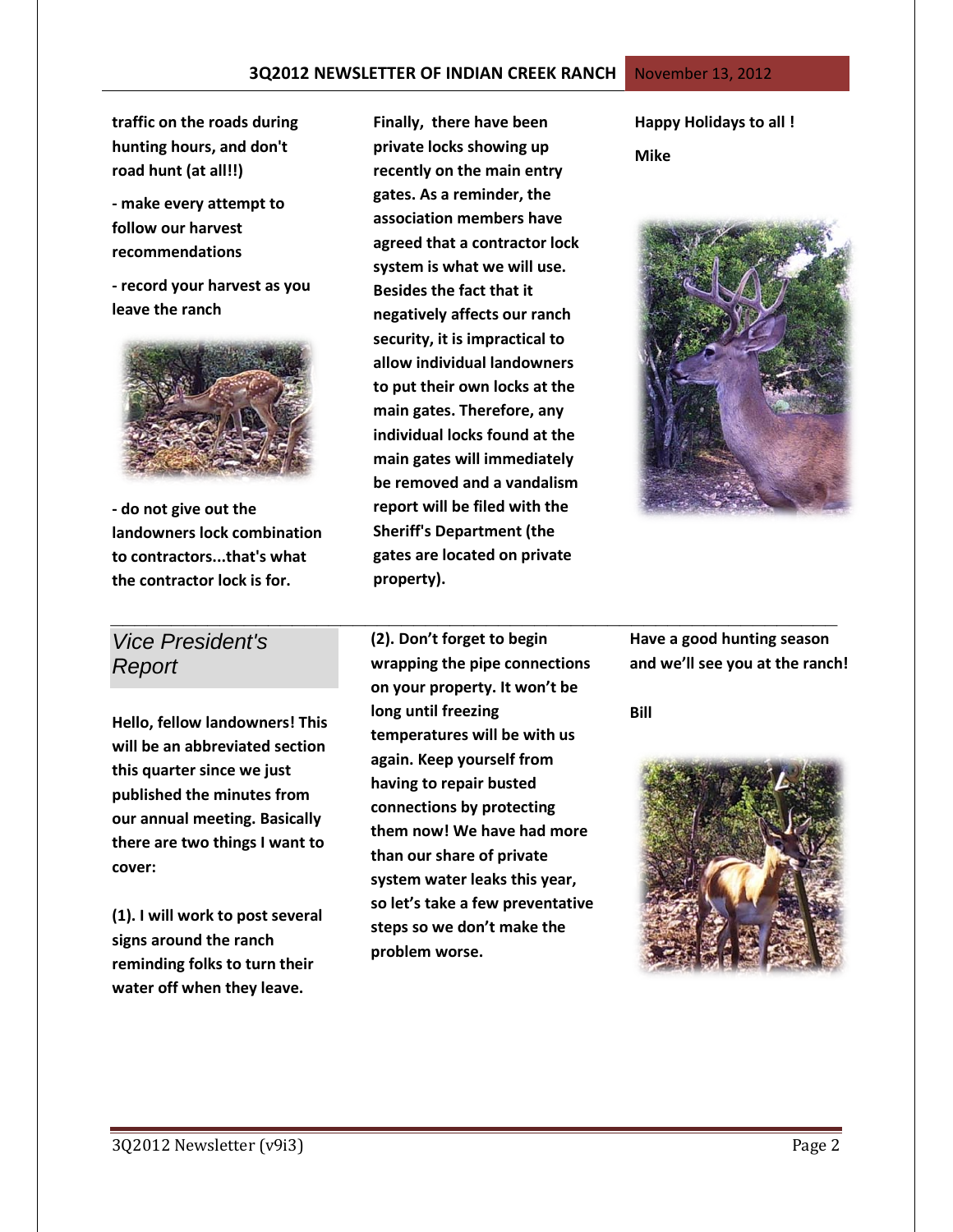

## *Wildlife Committee Report*

**Management plans do work- if implemented.** 

**Recently one of our members harvested a magnificent bull elk during bow season. Such an elk probably would not have made it to such status if the Indian Creek Ranch members had not taken to heart the management plan adopted several years ago. We all agreed to not harvest cow elk or bull elk with less than a 5X5 rack. Because most observed these plan guidelines, this extraordinary bull was able to mature. Granted, all of us will not be as lucky this year, but I think** 



**that most of us are sportsmen/sportswomen and hunt for the thrill and the opportunity to find a true trophy.** 

**With most of the tracts around 100 acres, we will be lucky to see a true trophy whitetail buck only if we follow the harvest plan that we all agreed to implement. As I noted in a previous newsletter, if we have a deer for every 5 acres (20 deer for a 100 acre tract) and we had an optimum distribution of does, bucks, and fawns, we would have only 5 bucks on each tract. Two of those bucks will likely be last years' fawns, and only one will be a truly mature buck. The others will be in-between. If we have harvested immature bucks in previous years, or we have harvested more than one buck in previous years, we have been "eating our seed".** 

**This year the management recommendations are to harvest only one MATURE buck OR one management buck per 100 acres (no spikes) and 5 does per 100 acres. Following these recommendations (especially the 5 doe harvest) will move us to a better buck to doe ratio while improving the chances of better bucks next year.** 

**We are the premier hunting subdivision in Edwards county, but we can be even better if we implement the whitetail recommendations just as we implemented the elk recommendations several years ago.** 

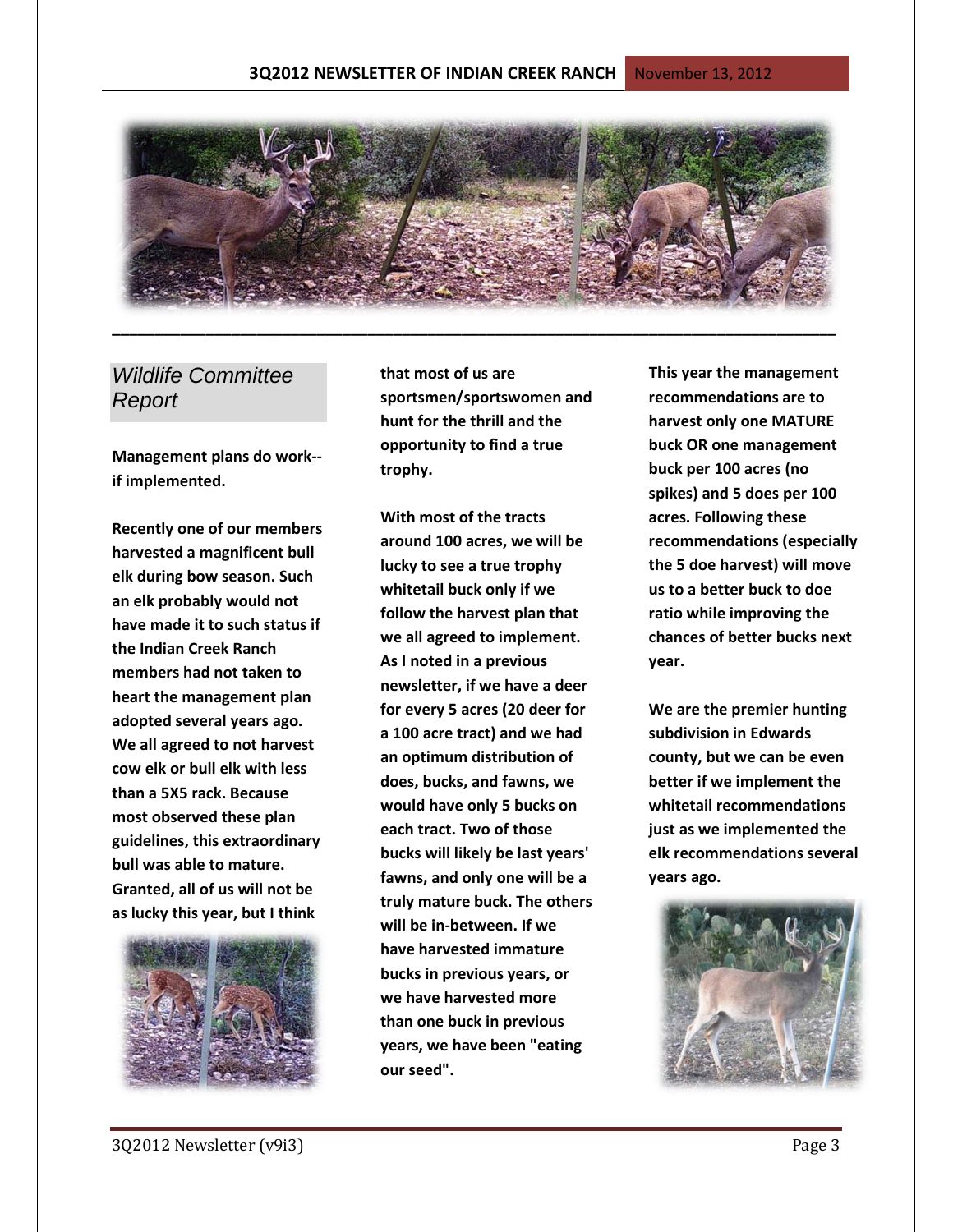**With this said, I have to note that ALL the professional wildlife management experts remind us that our current whitetail herd is well above the capacity that the land can sustain. While we provide significant supplemental nutrition and water we have to understand that a herd this size will ultimately degrade the natural ability of the land to provide nutrition. We all observed the overgrazing that occurred last year on surrounding ranches. Many of those ranches have had to reduce their herds below the economic sustainability level and some will not make it.**

**Let's keep our eye on the recommendations and do what we need to do to sustain our Ranch.** 

#### **Good hunting!**

**Randy**







## *Treasurer's Report*



**I hope everyone has a great hunting season. For those of you that are interested, the Game Warden has been out at the ranch checking hunters. Also remember to** 

**\_\_\_\_\_\_\_\_\_\_\_\_\_\_\_\_\_\_\_\_\_\_\_\_\_\_\_\_\_\_\_\_\_\_\_\_\_\_\_\_\_\_\_\_\_\_\_\_\_\_\_\_\_\_\_\_\_\_\_\_\_\_\_\_\_\_\_\_\_\_\_\_\_\_\_\_\_\_\_\_\_\_\_\_**

**be courteous about hunting hours -- I had two folks drive past me on opening weekend about 30 minutes before dark.** 

**Robert**